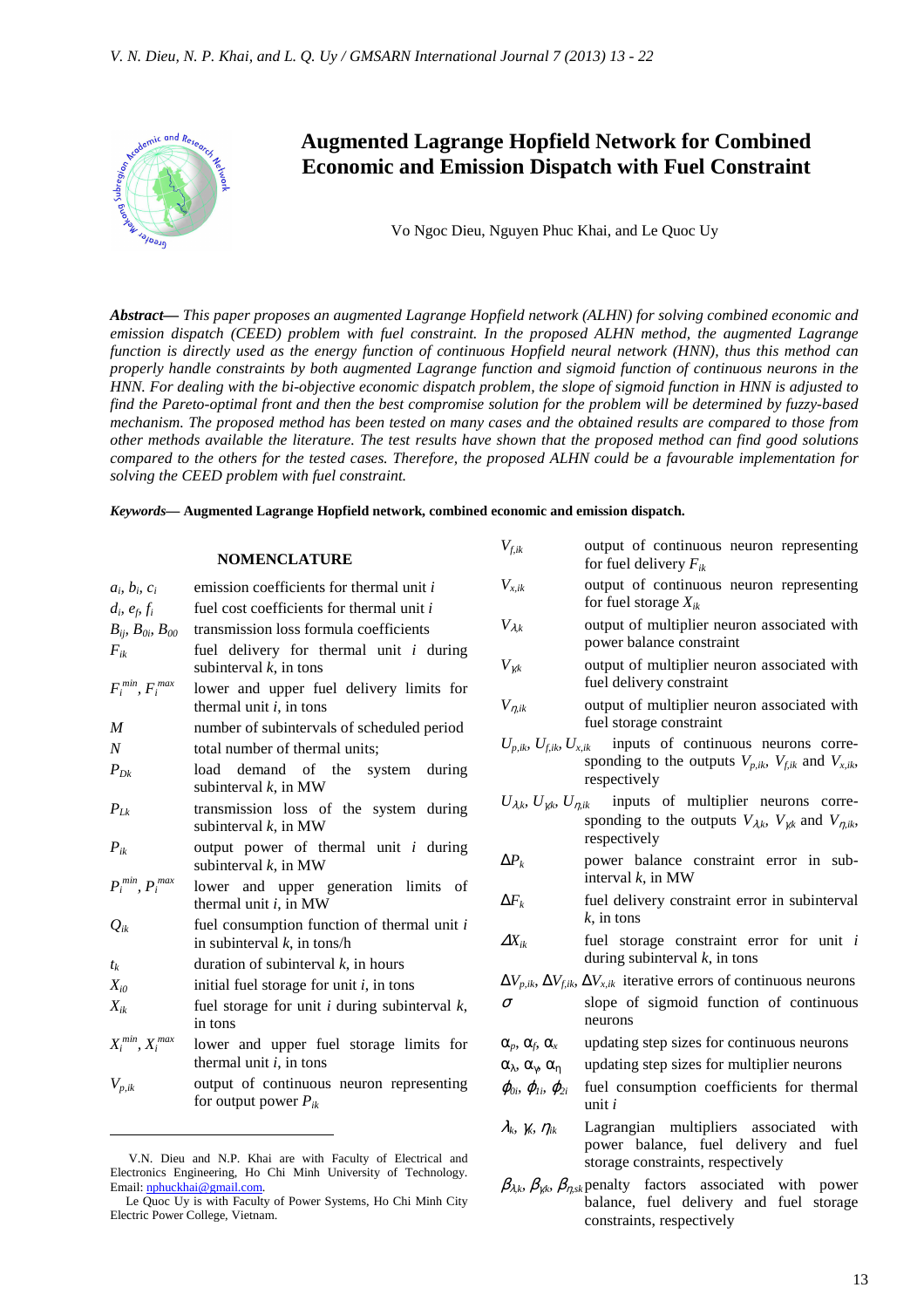# **1. INTRODUCTION**

Economic dispatch with fuel constraint is an important part of utility for operation and planning since it is a complex problem with a long range of time periods and a large set of constraints and variables. The fuel used by a thermal generating unit may be obtained from different contracts at different prices. The fuel contracts are generally under a take-or-pay agreement including both maximum and minimum limits on delivery of fuel to generating units over life of the contract. The fuel storage for units is usually within a specified limit to allow for inaccurate load forecasts and the inability to deliver on time of suppliers [1]. On the other hand, thermal generating units generate toxic gases during power production due to fossil fuels and this is also considered as a source of environment pollution [2]. With recently increasing concern on environment impact of power generation, the power generation dispatch is required to reduce the emission level while meeting load demand [3]. However, both the fuel cost and emission level conflict together since the pollution minimization will lead to maximizing the fuel cost and vice versa. Therefore, they both must be simultaneously considered to attain a practical compromise operation and this is termed combined economic and emission dispatch (CEED) problem. For solving this problem, one usually finds a set of compromise solutions by simultaneously optimizing all objectives to form a Pareto-optimal front which represents the tradeoffs among conflicting objective functions.

The objective of the CEED problem with fuel constraint is to minimize both total fuel cost and emission from thermal units while satisfying power balance, fuel delivery, fuel storage constraints together with fuel delivery, fuel storage, and generator operating limits. The schedule time horizon for this problem can be decomposed into long-term (weeks to year) [4], shortterm (days to week) [5], daily (hours to day) [6], and real-time (minutes to hour) [7] problems. In the longterm schedule problem, the schedule time is divided into sub-periods (months or weeks) to obtain optimal fuel use strategy.

The economic dispatch with fuel constraint for thermal units have been investigated in [7] using linear programming (LP) and network flow programming (NFP). In the LP method [8], the total time period is divided into discrete time increments and the objective function is made up a sum of linear functions where each of function is a function of one or more variables from one step time. In the NFP method [9], the input/output characteristics of generating units can be linear or nonlinear which will form linear or non-linear network. For the non-linear network, the problem is solved as a sequence of linear networks with artificial limits calculated from the current solution of the linear network and used for calculating the next solution of the linear network. Nonetheless, these methods suffer difficulties in solving optimization problems. The computation efforts in the NFP will drastically increase when there exist some convex branches in the flow network whereas LP requires linearization of objectives and constraints.

On the other hand, the CEED problem has been attracted several researchers. Conventional methods have been applied for solving the problem such as Newton-Raphson (NR) method [10], linear programming (LP) [11], Lagrangian relaxation (LR) method [12], etc. The advantage of these methods is that they can quickly find optimal solution for a problem. However, they suffer some difficulties when dealing with complex and largescale nonlinear problems such as matrix inversion in NR method, linearization in LP method and duality gap in LR method. For dealing with more complicated problems, several artificial intelligent based methods have been used such as genetic algorithm (GA) [13], evolutionary programming (EP) [14], differential evolution (DE) **Error! Reference source not found.**, and particle swarm optimization (PSO) [16][17]. These population based search methods are suitable for finding near optimal solution for non-convex complicated problems. However, for large-scale problems, these methods become very slow in finding solution and the near optimal solution is not always obtained. Neural networks are also popular for solving the CEED problem [18], [19]. Hopfield neural network (HNN) is the most popular neural network applied to optimization problems and has been successfully applied to the CEED dispatch problem with fuel constraint [19]. Though the HNN can easily handle maximum and minimum constraints for continuous variables based on a sigmoid function, its formulation still suffers some difficulties such as constraint linearization, parameter selection associated with energy function that may lead to local optima if they are not precisely chosen, and map from the problem to the HNN.

In this paper, an augmented Lagrange Hopfield network (ALHN) is proposed for solving combined economic dispatch with fuel constraint. In the proposed ALHN method, the augmented Lagrange function is directly used as the energy function of continuous Hopfield neural network (HNN), thus this method can properly handle constraints by both augmented Lagrange function and sigmoid function of continuous neurons in HNN. For dealing with the bi-objective economic dispatch problem, the slope of sigmoid function in HNN is adjusted to find the Pareto-optimal front and then the best compromise solution for the problem will be determined by fuzzy**-**based mechanism. The proposed method has been tested on three systems with many cases considered and the obtained results are compared to those from other methods available the literature including recursive approach (RA) [24], simplified recursive approach (SRA) [25], Newton Raphson (NR) [10], fuzzy logic controlled genetic algorithm (FCGA) [13], analytical strategy (AS) [26], multi-objective chaotic particle swarm optimization (MOCPSO) [16], multi-objective chaotic ant swarm optimization (MOCASO) [17].

The remaining organization of this paper is follows. Section 2 addresses the formulation of the combined economic dispatch problem with fuel constraint. Augmented Lagrange Hopfield neural network implement for the problem is described in Section 3. Numerical results are presented in Section 4. Finally, the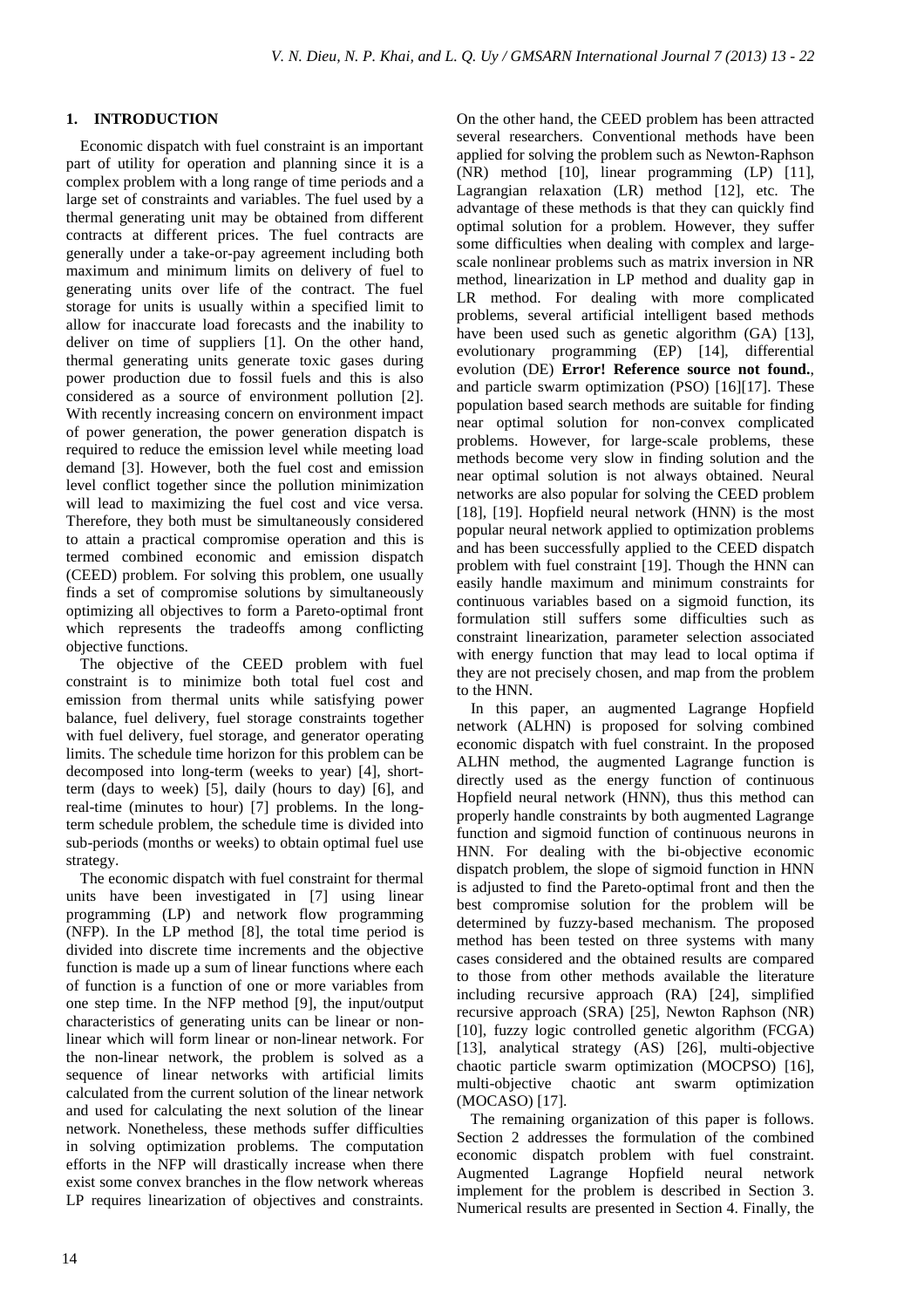conclusion is given.

# **2. PROBLEM FORMULATION**

Assuming that the entire schedule time horizon is divided into *M* subintervals each having a constant load demand *PDk* and that all generating units are available and remain on-line for *M* subintervals. The objective is to simultaneously minimize generation cost  $F_I$  and emission level *F2* of generating units over the *M* subintervals such that the constraints for power balance, fuel delivery and fuel storage for any given subinterval as well as maximum-minimum fuel delivery, fuel storage, and generator operating constraints for each generating unit are satisfied.

We propose an h-factor to combine generation  $F_1$  and emission level  $F<sub>2</sub>$  of generating units.

Mathematically, the problem formulation for a system having *N* thermal generating units scheduled in *M* subintervals is as follows [19]:

$$
\text{Min}\,\left\{F_1 + h.F_2\right\} \tag{1}
$$

where  $F_1$  and  $F_2$  respectively representing the total fuel cost and emission functions are defined based on the quadratic function as follows:

$$
F_1 = \sum_{k=1}^{M} \sum_{i=1}^{N} t_k \left( a_i + b_i P_{ik} + c_i P_{ik}^2 \right)
$$
 (2)

$$
F_2 = \sum_{k=1}^{M} \sum_{i=1}^{N} t_k \left( d_i + e_i P_{ik} + f_i P_{ik}^2 \right)
$$
 (3)

The h-factor is calculated as follows:

$$
h_{i} = \frac{a_{i} + b_{i} P_{i}^{\max} + c_{i} (P_{i}^{\max})^{2}}{d_{i} + e_{i} P_{i}^{\max} + f_{i} (P_{i}^{\max})^{2}}
$$
(4)

subject to

(a) Power balance constraints

The total power supply from the generating units must be sufficient supplying to forecasted load demand of the system and power transmission loss for the whole schedule time horizon:

$$
\sum_{i=1}^{N} P_{ik} - P_{Lk} - P_{Dk} = 0; k = 1, ..., M
$$
 (5)

where system power loss is determined by the Kron's formula [8] as follows:

$$
P_{lk} = \sum_{i=1}^{N} \sum_{j=1}^{N} P_{ik} B_{ij} P_{jk} + \sum_{i=1}^{N} B_{0i} P_{ik} + B_{00}
$$
 (6)

#### (b) Fuel delivery constraint

The total fuel delivery to the generating units must

satisfy their demand during the considered schedule time horizon:

$$
\sum_{i=1}^{N} F_{ik} - F_{Dk} = 0; k = 1, ..., M
$$
 (7)

#### (c) Fuel storage constraint

The fuel storage for the generating units must be sufficient for their consumption during the considered schedule time horizon:

$$
X_{ik} = X_{ik-1} + F_{ik} - t_k Q_{ik}
$$
;  $i = 1, ..., N$ ;  $k = 1, ..., M(8)$ 

where the fuel consumption of generating units are expressed as a function of power generation:

$$
Q_{ik} = \varphi_{0i} + \varphi_{1i} P_{ik} + \varphi_{2i} P_{ik}^2
$$
 (9)

#### (d) Generator operating limits

The power outputs from the generators are limited by their capacity of generation:

$$
P_i^{\min} \le P_{ik} \le P_i^{\max}; i = 1, ..., N; k = 1, ..., M \qquad (10)
$$

#### (e) Fuel delivery limits

The fuel delivery to generating units is limited by the capacity of suppliers:

$$
F_i^{\min} \le F_{ik} \le F_i^{\max}; i = 1, ..., N; k = 1, ..., M \quad (11)
$$

#### (f) Fuel storage limits

The fuel storage for generating units is limited by the capacity of the storages:

$$
X_i^{\min} \le X_{ik} \le X_i^{\max} ; i = 1, ..., N; k = 1, ..., M \quad (12)
$$

The fuel storage at subinterval  $k$  in  $(7)$  can be rewritten in terms of initial fuel storage as follows:

$$
X_{ik} = X_{i0} + \sum_{l=1}^{k} (F_{il} - t_l Q_{il})
$$
\n(13)

in which, the initial fuel storage  $X_{i0}$  is given.

# **3. AUGMENTED LAGRANGE HOPFIELD NETWORK IMPLEMENTATION**

For implementation of the bi-objective problem in ALHN, the two objectives are combined in the Lagrangian function which is used as energy function in HNN. By adjusting the sigmoid slope of continuous neurons the obtained corresponding solutions will form a Pareto-optimal front and then the best compromise solution will be determined by fuzzy-based mechanism [20]. The principle of multi-objective optimization and the fuzzy-based mechanism are given in Appendix.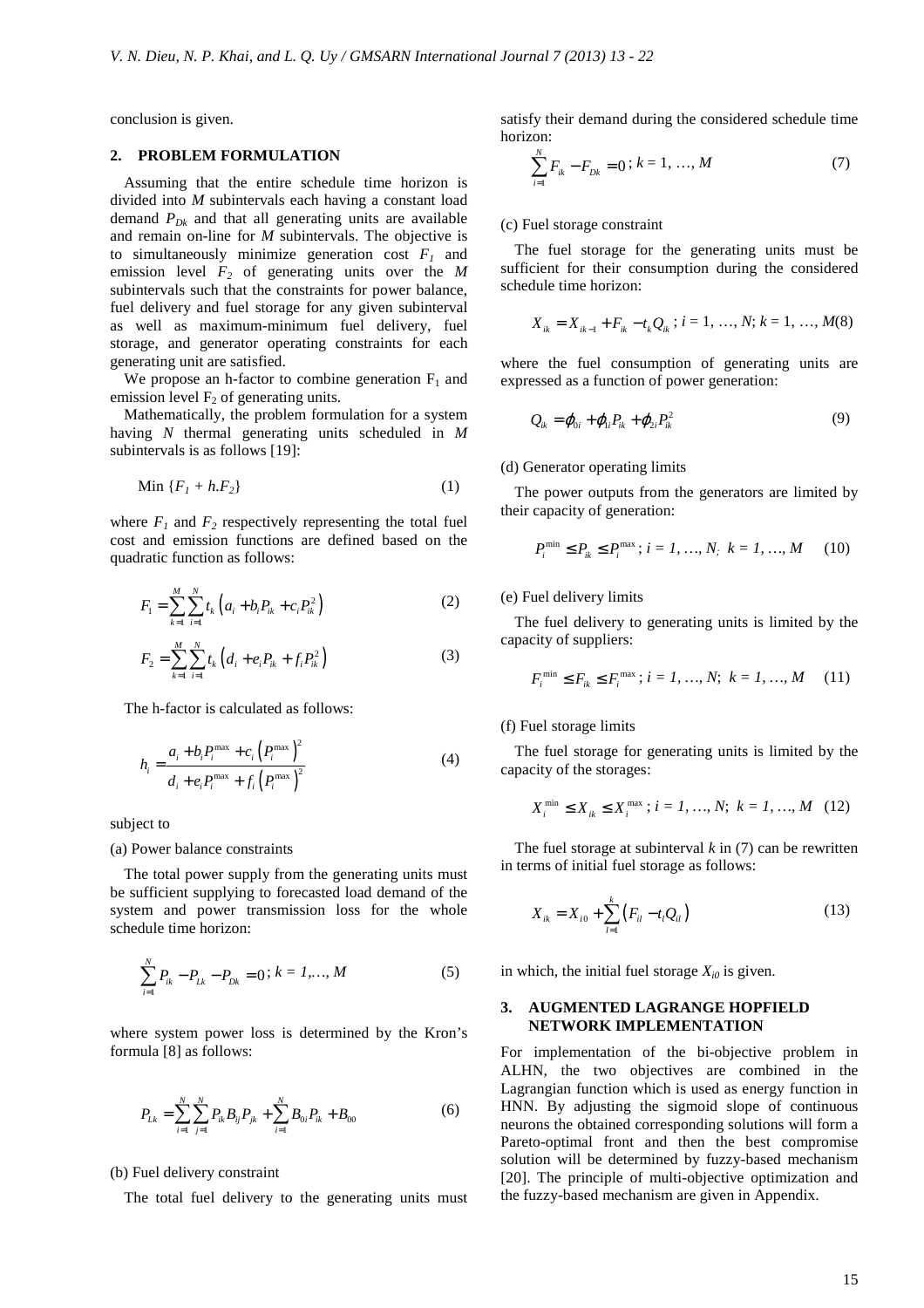The augmented Lagrange function *L* of the problem is formulated as follows

$$
L = \sum_{k=1}^{M} \sum_{i=1}^{N} t_{k} \left[ a h_{i} + b h_{i} P_{ik} + c h_{i} P_{ik}^{2} \right]
$$
  
+ 
$$
\sum_{k=1}^{M} \left[ \lambda_{k} \left( P_{L k} + P_{D k} - \sum_{i=1}^{N} P_{ik} \right) + \frac{1}{2} \beta_{\lambda k} \left( P_{L k} + P_{D k} - \sum_{i=1}^{N} P_{ik} \right)^{2} \right]
$$
  
+ 
$$
\sum_{k=1}^{M} \left[ \gamma_{k} \left( \sum_{i=1}^{N} F_{ik} - F_{D k} \right) + \frac{1}{2} \beta_{\gamma k} \left( \sum_{i=1}^{N} F_{ik} - F_{D k} \right)^{2} \right]
$$
  
+ 
$$
\sum_{k=1}^{M} \sum_{i=1}^{N} \left[ \eta_{k} \left( X_{ik} - X_{i0} - \sum_{l=1}^{k} \left( F_{il} + t_{l} Q_{il} \right) \right) + \sum_{l=1}^{M} \sum_{i=1}^{N} \left( F_{il} + t_{l} Q_{il} \right)^{2} \right]
$$
(14)

where:  $ah_i$ ,  $bh_i$ ,  $ch_i$  are defined from the h-factor:  $ah_i = a_i$ *+ h*<sub>*i*</sub>.*d*<sub>*i*</sub>; *bh*<sub>*i*</sub> = *b*<sub>*i*</sub> + *h*<sub>*i*</sub>.*e*<sub>*i*</sub>; *ch*<sub>*i*</sub> = *c*<sub>*i*</sub> + *h*<sub>*i*</sub>.*f*<sub>*i*</sub><sup>;</sup>

To represent in augmented Lagrange Hopfield neural network, *3N*x*M* continuous neurons and (*N+2)*x*M* multiplier neurons are required. The energy function *E* of the problem is formulated based on the augmented Lagrangian function in terms of neurons as follows.

$$
E = \sum_{k=1}^{M} \sum_{i=1}^{N} t_k \left[ a h_i + b h_i V_{p,ik} + c h_i V_{p,ik}^2 \right]
$$
  
+ 
$$
\sum_{k=1}^{M} \left[ V_{\lambda k} \left( P_{Lk} + P_{Dk} - \sum_{i=1}^{N} V_{p,ik} \right) + \frac{1}{2} \beta_{\lambda k} \left( P_{Lk} + P_{Dk} - \sum_{s=1}^{N} V_{p,ik} \right)^2 \right]
$$
  
+ 
$$
\sum_{k=1}^{M} \left[ V_{\gamma k} \left( \sum_{i=1}^{N} V_{f,ik} - F_{Dk} \right) + \frac{1}{2} \beta_{\gamma k} \left( \sum_{s=1}^{N} V_{f,ik} - F_{Dk} \right)^2 \right]
$$
  
+ 
$$
\sum_{k=1}^{M} \sum_{i=1}^{N} \left[ V_{\eta,ik} \left( V_{x,ik} - X_{i0} - \sum_{l=1}^{k} \left( V_{f,il} + t_l Q_{il} \right) \right) + \right]
$$
  
+ 
$$
\sum_{k=1}^{M} \sum_{i=1}^{N} \left( \int_{0}^{V_{p,k}} g^{-1}(V) dV + \int_{0}^{V_{f,k}} g^{-1}(V) dV + \int_{0}^{V_{\chi,ik}} g^{-1}(V) dV \right)
$$
(15)

In (14), the sums of integral terms are Hopfield terms where their global effect is a displacement of solutions toward the interior of the state space [21].

The dynamics of augmented Lagrange Hopfield network for updating neuron inputs are defined as follows.

$$
\frac{dU_{p,ik}}{dt} = -\frac{\partial E}{\partial V_{p,ik}}\tag{16}
$$

$$
\frac{dU_{f,ik}}{dt} = -\frac{\partial E}{\partial V_{f,ik}}\tag{17}
$$

$$
\frac{dU_{x,ik}}{dt} = -\frac{\partial E}{\partial V_{x,ik}}\tag{18}
$$

$$
\frac{dU_{\lambda,k}}{dt} = +\frac{\partial E}{\partial V_{\lambda,k}}\tag{19}
$$

$$
\frac{dU_{\gamma,k}}{dt} = +\frac{\partial E}{\partial V_{\gamma,k}}\tag{20}
$$

$$
\frac{dU_{\eta,ik}}{dt} = +\frac{\partial E}{\partial V_{\eta,ik}}\tag{21}
$$

The inputs of neurons are updated based on their dynamics as follows:

$$
U_{p,ik}^{(n)} = U_{p,ik}^{(n-1)} - \alpha_p \frac{\partial E}{\partial V_{p,ik}}
$$
 (22)

$$
U_{f,ik}^{(n)} = U_{f,ik}^{(n-1)} - \alpha_f \frac{\partial E}{\partial V_{f,ik}}
$$
 (23)

$$
U_{x,ik}^{(n)} = U_{x,ik}^{(n-1)} - \alpha_x \frac{\partial E}{\partial V_{x,ik}}
$$
 (24)

$$
U_{\lambda,k}^{(n)} = U_{\lambda,k}^{(n-1)} + \alpha_{\lambda} \frac{\partial E}{\partial V_{\lambda,k}}
$$
 (25)

$$
U_{\gamma,k}^{(n)} = U_{\gamma,k}^{(n-1)} + \alpha_{\gamma} \frac{\partial E}{\partial V_{\gamma,k}}
$$
 (26)

$$
U_{\eta,k}^{(n)} = U_{\eta,k}^{(n-1)} + \alpha_{\eta} \frac{\partial E}{\partial V_{\eta,k}}
$$
\n
$$
\tag{27}
$$

The outputs of continuous neurons representing for output power, fuel delivery and fuel storage of power plants are calculated from on their inputs by a sigmoid function [22]:

$$
V_{p,ik} = g(U_{p,ik}) = \left(\frac{P_i^{\max} - P_i^{\min}}{2}\right) \left[1 + \tanh\left(\sigma U_{p,ik}\right)\right] + P_i^{\min}
$$
\n(28)

$$
V_{f,ik} = g(U_{f,ik}) = \left(F_i^{\max} - F_i^{\min}\right) \left(\frac{1 + \tanh\left(\sigma U_{f,ik}\right)}{2}\right) + F_i^{\min}
$$
\n(29)

$$
V_{f,ik} = g(U_{f,ik}) = \left(F_i^{\max} - F_i^{\min}\right) \left(\frac{1 + \tanh\left(\sigma U_{f,ik}\right)}{2}\right) + F_i^{\min}
$$
\n(30)

where  $\sigma$  determines the shape of the sigmoid function. The shape of the sigmoid function is shown in Fig. 1.

 The outputs of multiplier neurons representing Lagrangian multipliers are determined by a transfer function:

$$
V_{\lambda,k} = g(U_{\lambda,k}) = U_{\lambda,k}
$$
 (31)

$$
V_{\gamma,k} = g(U_{\gamma,k}) = U_{\gamma,k}
$$
 (32)

$$
V_{\eta,ik} = g(U_{\eta,ik}) = U_{\eta,ik}
$$
\n(33)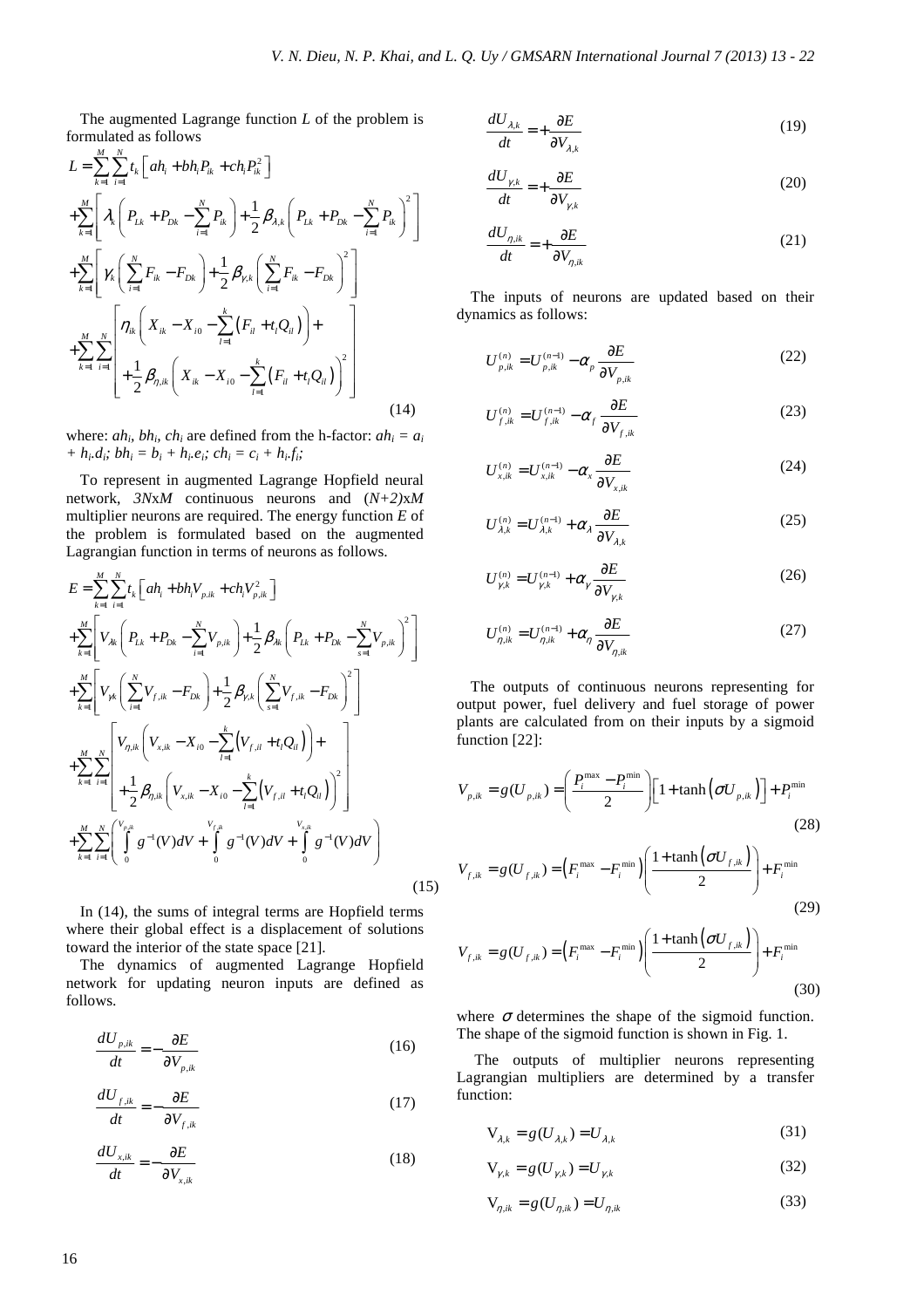The proof of convergence of the ALHN method is given Appendix.



**Fig. 1. Sigmoid function with different slopes**

# *3.1 Selection of parameters*

All positive parameters in the ALHN model have to be selected in advance including slope of sigmoid function and updating step sizes for neurons and penalty factors associated with constraints. These parameters are selected by experiments and the proper parameters will lead to fast convergence of the network. Among the parameters, the value of  $\sigma$  has directly effect on the priority of objectives in the problem. If  $\sigma$  is greater than 1, the fuel objective is more important than the emission one. In contrast, if  $\sigma$  is smaller than 1, the emission objective is more important. Therefore, the nondominated solutions for the problem will be obtained by adjusting the value of  $\sigma$  from smaller than 1 to very large values. The penalty factors associated with all constraints are equally chosen and usually fixed to a small value. The other parameters including  $\alpha_f$ ,  $\alpha_x$ ,  $\alpha_y$  and  $\alpha_\eta$  will be tuned depending on the considered problem. It is observed that the larger the values of these parameters, the closer the system act to being a discrete system, producing values at the upper and lower limits of each neuron. On the contrary, the smaller the values of them, the slower the convergence of the network. For simplicity, the values of  $\alpha_f$  and  $\alpha_x$  can be equally chosen. It is similar manner for  $\alpha_{\nu}$  and  $\alpha_{n}$ .

# *3.2 Initialization*

The algorithm requires initial conditions for inputs and outputs of all neurons. In this paper, the initial outputs of neurons are selected as follows.

For the continuous neurons representing for power output and fuel delivery of units, their outputs are initiated by "mean distribution" [23]:

$$
V_{p,ik}^{(0)} = P_{Dk} \frac{P_i^{\max}}{\sum_{i=1}^N P_i^{\max}}
$$
 (34)

$$
V_{f,ik}^{(0)} = F_{Dk} \frac{F_i^{\max}}{\sum_{i=1}^{N} F_i^{\max}}
$$
(35)

For the neurons representing for fuel storage of power plants, their outputs are initiated at the medium value between the maximum and minimum values of fuel storage:

$$
V_{x,ik}^{(0)} = \left(X_i^{\max} + X_i^{\min}\right) / 2
$$
 (36)

For the multiplier neurons associated with power balance constraint, their outputs are initialized by mean values as follows:

$$
V_{\lambda k}^{(0)} = \frac{1}{N} \sum_{i=1}^{N} \frac{t_k \left(b_i + 2c_i V_{p,ik}^{(0)}\right) + t_k \left(e_i + 2f_i V_{p,ik}^{(0)}\right)}{1 - \frac{\partial P_{L k}}{\partial V_{p,ik}}}
$$
(37)

The outputs of other multiplier neurons are initiated from zeros. The inputs of all neurons are calculated corresponding to their outputs via the inversion of corresponding sigmoid and transfer functions.

#### *3.3 Stopping criteria*

The algorithm of the ALHN will be terminated when either the maximum error *Errmax* including both constraint and iterative errors is lower than a predefined tolerance  $\varepsilon$  or maximum number of iterations  $N_{max}$  is reached.

The constraint and iterative errors at iteration *n* are calculated as follows.

$$
\Delta P_k^{(n)} = \left| P_{Dk} + P_{Lk} - \sum_{i=1}^N V_{p,ik}^{(n)} \right| \tag{38}
$$

$$
\Delta F_k^{(n)} = \left| \sum_{i=1}^N V_{f,ik}^{(n)} - F_{Dk} \right| \tag{39}
$$

$$
\Delta X_{ik}^{(n)} = \left| V_{x,ik}^{(n)} - X_{i0} - \sum_{l=1}^{k} \left( V_{f,il}^{(n)} + t_l Q_{il} \right) \right| \tag{40}
$$

$$
\Delta V_{p,ik}^{(n)} = \left| V_{p,ik}^{(n)} - V_{p,ik}^{(n-1)} \right| \tag{41}
$$

$$
\Delta V_{f,ik}^{(n)} = \left| V_{f,ik}^{(n)} - V_{f,ik}^{(n-1)} \right| \tag{42}
$$

$$
\Delta V_{x,ik}^{(n)} = \left| V_{x,ik}^{(n)} - V_{x,ik}^{(n-1)} \right| \tag{43}
$$

The maximum error of the model is determined:

$$
Err_{\max}^{(n)} = \max\left\{\Delta P_k^{(n)}, \Delta F_k^{(n)}, \Delta X_{ik}^{(n)}, \Delta V_{p,ik}^{(n)}, \Delta V_{f,ik}^{(n)}, \Delta V_{x,ik}^{(n)}\right\}
$$
\n(44)

#### *3.3 Overall procedure*

Overall procedure of ALHN for solving the CEED problem with fuel constraint is as follows:

Step 1: Select parameters for the network as in Section 3.1 and choose stopping criteria as in Section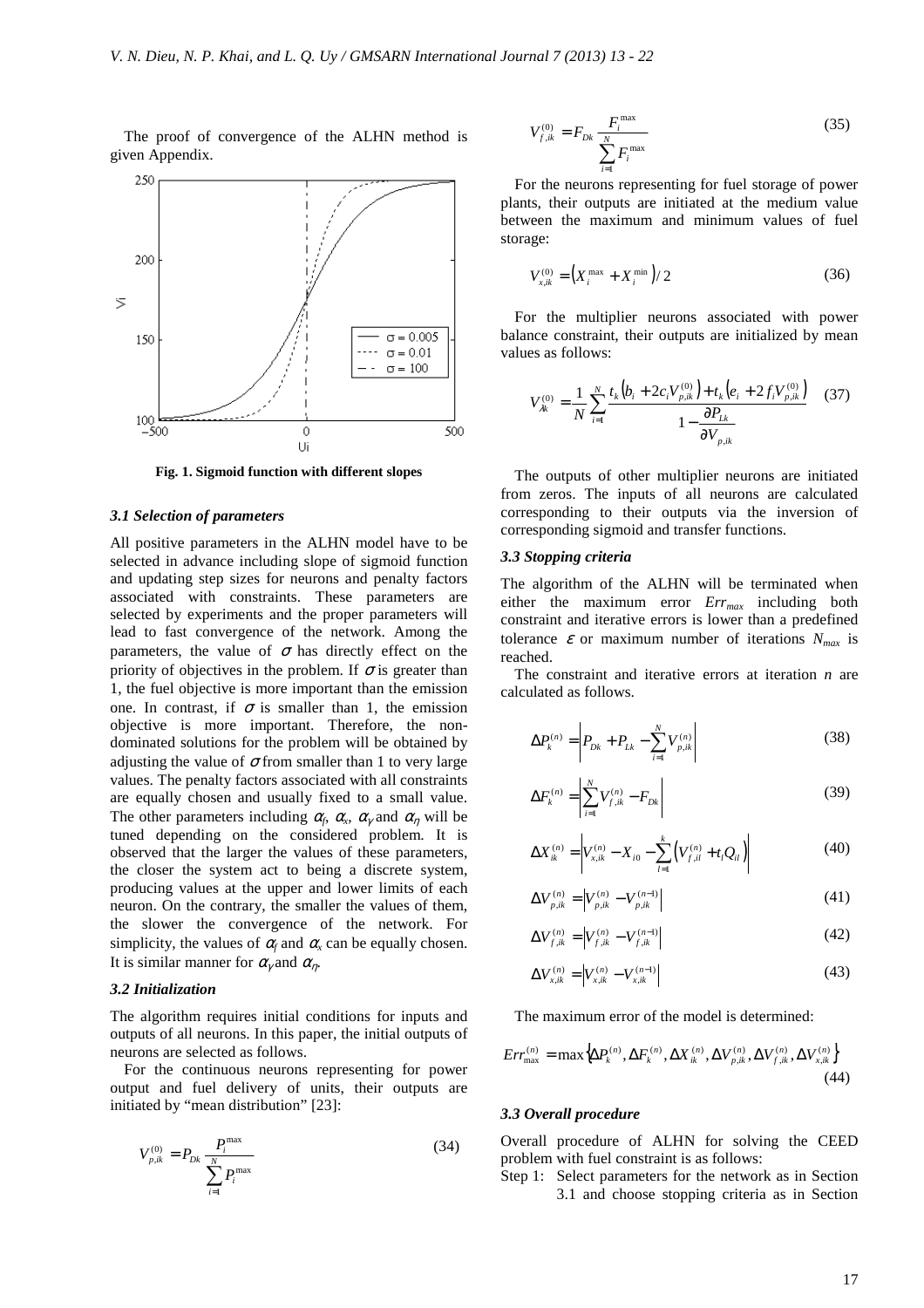3.3.

- Step 2: Initialize inputs and outputs for all neurons as in Section 3.2.
- Step 3: Set number of iteration  $n = 1$ .
- Step 4: Calculate dynamics of neurons from equations  $(16) - (21)$ .
- Step 5: Update inputs of neurons from equations (22) (27).
- Step 6: Calculate outputs of neurons from equations  $(28) - (33)$ .
- Step 7: Calculate maximum error as in Section 3.3.
- Step 8: If  $Err_{max} > \varepsilon$  and  $n < N_{max}$ ,  $n = n + 1$  and return to Step 4.
- Step 9: Calculate total cost and emission, and stop.

# **4. NUMERICAL RESULTS**

The proposed ALHN is tested on six-unit and threeplant systems without fuel constraint and a five-unit system with fuel constraint. The algorithm of ALHN is coded in Matlab platform and run on a 2.1 GHz with 2 GB RAM PC. For stopping criteria, the maximum tolerance ε is set to  $10^{-4}$ .

# *4.1 Case 1: Six-unit system neglecting fuel constraint*

The test system from [24] includes six units supplying to a load demand of 900 MW.

# *4.1.1 Case 1a: Neglecting power loss*

When power loss is neglected, the total power generation is balanced to load demand. Three cases are considered in this cases including best economic dispatch, best emission dispatch and combined economic and emission dispatch.

Table 1 shows a comparison of best compromise solution from ALHN to that from RA method and simplified RA (SRA) method [25]. To find the best compromise solution by ALHN, a Pareto-optimal front is obtained first as shown in Fig. 2 and then the fuzzybased mechanism is used. For comparison of the best compromise solution among the methods, a price penalty factor (PPF) method [18] is used as in Table 1. The explanation and calculation of PPF are given Appendix.

For the cases with single objective optimization, the total cost and emission amount by the proposed method are closed to those from RA method. However, for the case of best compromise solution, the total equivalent cost from the proposed ALHN is less than that from RA method.

**Table 1: Comparison of best compromise solution for Case 1a** 

|                               | RA [24]   | SRA [25]  | <b>ALHN</b> |
|-------------------------------|-----------|-----------|-------------|
| Fuel cost $(\frac{6}{h})$     | 46,131.80 | 46,131.80 | 46, 191.32  |
| Emission (kg/h)               | 679.241   | 679.241   | 676.4765    |
| Emission PPF $(\frac{5}{kg})$ | 44.7880   | 44.7880   | 44.7880     |
| Equiv. cost of                |           |           | 30,298.03   |



**Fig. 2. Pareto-optimal front for fuel cost and emission from Case 1a** 

#### *4.1.2 Case 1b: Considering power loss*

When power loss is included, the total power generation is balanced to load demand plus power loss. In this case, three load demands are considered including 500 MW, 700 MW, and 900 MW. Table 2 shows the comparison of best compromise solutions from the proposed method to those from NR [10] and FCGA methods. The Paretooptimal fronts for fuel cost and emission corresponding to the load demands are given in Figs. 3. For all the compared cases in Tables 2, the proposed method can find better solutions in terms of less total costs and emission levels for single objective problems and less total equivalent costs for CEED than the others.

## *4.2 Case 2: Three-plant system neglecting fuel constraint*

The test system has three plants with six generating units supplying to a total load demand of 900 MW as shown in **Error! Reference source not found.**. The unit data is from [26] and also given in **Error! Reference source not found.**.

In calculation, the system power loss in terms of load demand and B-matrix coefficients is derived out in [26]. The total costs, emission amount, and equivalent costs obtained from the ALHN method for best CEED are compared to those from AS method [26], MOCPSO [16], and MOCASO [17] in Tables 3, respectively. The Pareto-optimal front obtained by the ALHN for this case is shown in Fig.4. In all cases, the total cost in best economic dispatch, total emission in best emission dispatch, and total equivalent cost in CEED from the proposed method are less than those from the others. For the computational time, the proposed method also obtains solution faster than the others for best economic dispatch and best emission dispatch. Note the computational times obtained in AS, and both MOCPSO and MOCASO are from a Intel Pentium III processor, 996 MHz, 416 MB of RAM PC and a Intel (R) Core (TM) 2 Duo CPU PC with 2.2 GB of RAM, respectively.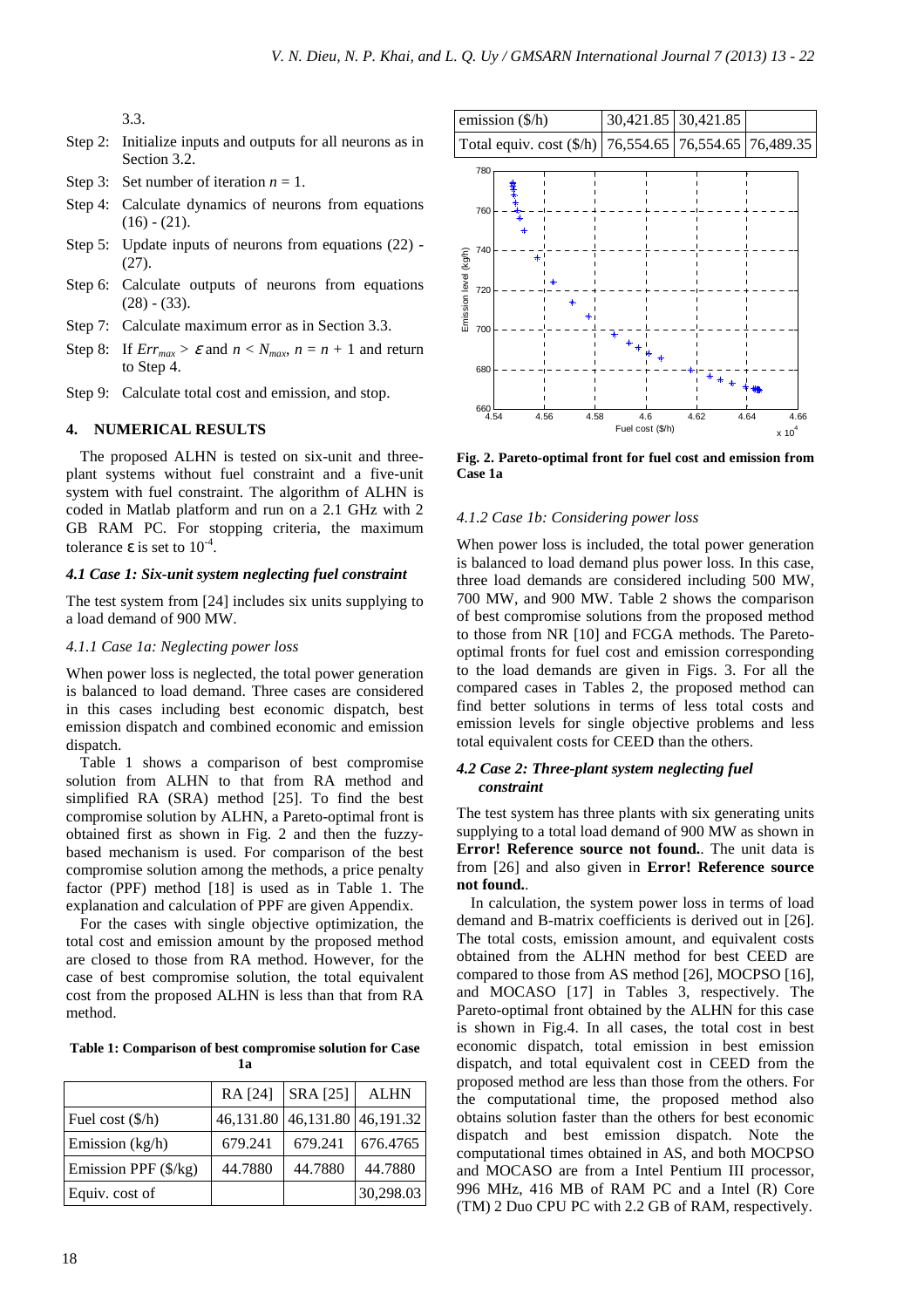| Load             |                                                         | NR [10]     | <b>FCGA</b> [13] | <b>ALHN</b> |
|------------------|---------------------------------------------------------|-------------|------------------|-------------|
| 500<br><b>MW</b> | Fuel cost<br>$(\frac{\sqrt{h}}{h})$                     | 28,550.15   | 28,231.06        | 28,423.7037 |
|                  | Emission<br>(kg/h)                                      | 312.513     | 304.90           | 280.3083    |
|                  | Emission<br>PPF<br>$(\frac{5}{kg})$                     | 43.8983     | 43.8983          | 43.8983     |
|                  | Equiv.<br>cost of<br>emission<br>$(\frac{\sqrt{2}}{h})$ | 13,718.7894 | 13,384.5917      | 12,305.06   |
|                  | Total<br>equiv.<br>cost<br>$(\frac{\sqrt{h}}{h})$       | 42,268.9394 | 41,615.6517      | 41,206.8448 |
| 700<br><b>MW</b> | Fuel cost<br>$(\frac{\sqrt{h}}{h})$                     | 39,070.74   | 38,408.82        | 38,816.1969 |
|                  | Emission<br>(kg/h)                                      | 528.447     | 527.46           | 479.8875    |
|                  | Emission<br>PPF<br>$(\frac{$}{kg})$                     | 44.7880     | 44.7880          | 44.7880     |
|                  | Equiv.<br>cost of<br>emission<br>$(\frac{\sqrt{h}}{h})$ | 23,668.0842 | 23,623.8785      | 21,493.2    |
|                  | Total<br>equiv.<br>cost<br>$(\frac{\sqrt{h}}{h})$       | 62,738.8242 | 62,032.6985      | 60,897.5768 |
|                  | Fuel cost<br>$(\frac{\sqrt{h}}{h})$                     | 50,807.24   | 49,674.28        | 50,340.0820 |
| 900<br><b>MW</b> | Emission<br>(kg/h)                                      | 864.060     | 850.29           | 776.2410    |
|                  | Emission<br><b>PPF</b><br>$(\frac{5}{kg})$              | 47.8222     | 47.8222          | 47.8222     |
|                  | Equiv.<br>cost of<br>emission<br>$(\frac{\pi}{h})$      | 41,321.2501 | 40,662.7384      | 37,121.55   |
|                  | Total<br>equiv.<br>cost<br>$(\frac{\sqrt{h}}{h})$       | 92,128.4901 | 90,337.0184      | 87,461.63   |

**Table 2: Comparison of best compromise solution for Case 1b** 



**Fig. 3. Pareto-optimal front for fuel cost and emission in Case 1b with load demand of 900 MW** 

**Table 3: Comparison of best compromise solution for Case 2** 

| Method                                             | AS<br>[26] | <b>MOCPSO</b><br>[16] | <b>MOCASO</b><br>$[17]$ | <b>ALHN</b> |
|----------------------------------------------------|------------|-----------------------|-------------------------|-------------|
| Fuel cost<br>$(\frac{\pi}{2})$                     | 47,804.55  | 47,549.87             | 47,804.59               | 47,949.78   |
| Emission<br>(kg/h)                                 | 843.42     | 823.36                | 843.41                  | 735.1226    |
| Emission<br><b>PPF</b><br>$(\frac{$}{kg})$         | 47.8222    | 47.8222               | 47.8222                 | 47.8222     |
| Equiv.<br>cost of<br>emission<br>$(\frac{\pi}{2})$ | 40,334.20  | 39,374.89             | 40,333.72               | 35,155.18   |
| Total<br>cost<br>$(\frac{\sqrt{h}}{h})$            | 88,138.75  | 86,924.76             | 88,138.31               | 83,104.98   |



**Fig.4. Pareto-optimal front for fuel cost and emission in Case 2**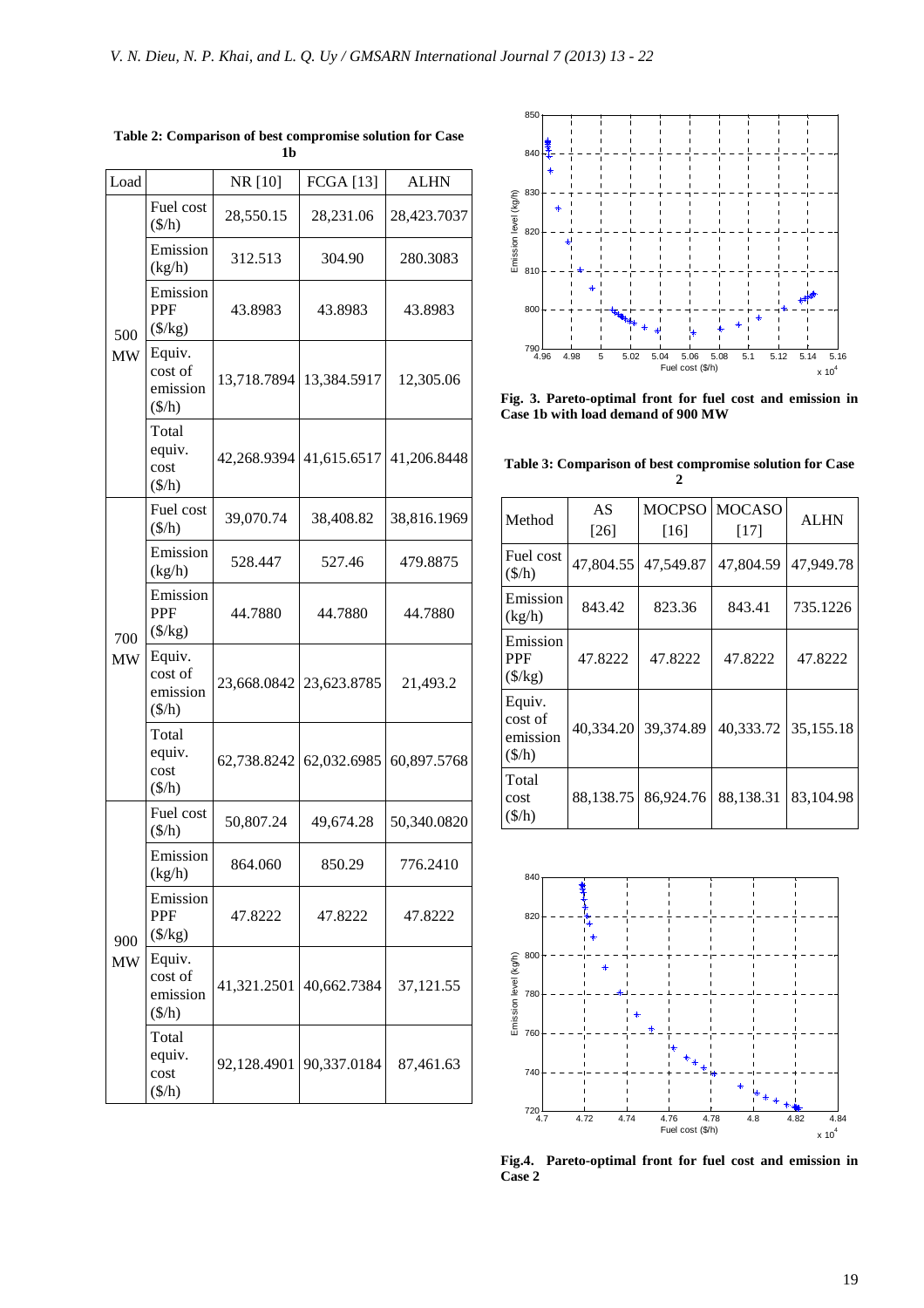## *4.3 Case 3: Five-unit system with fuel constraint*

The system consists of five thermal units in [19] with fuel constraints supplying to load demand for a 3-week period.

Three sub-cases with differently initial fuel storage are considered for this system. The initial values of fuel storage are given in Table 5.

| $Sub-$         | Unit                                           | 2 | - 3 | $\overline{4}$ | 5    |
|----------------|------------------------------------------------|---|-----|----------------|------|
| case           |                                                |   |     |                |      |
| $\mathbf{1}$   | $X_i^{(0)}$ (tons)   2000   5000   5000   8000 |   |     |                | 8000 |
| $\overline{2}$ | $X_i^{(0)}$ (tons)   2000   5000   5000   500  |   |     |                | 8000 |
| $\overline{3}$ | $X_i^{(0)}$ (tons)   2000   2500   2500        |   |     | 8000           | 500  |

**Table 5: Initial storage for the five-unit system in Case 3** 

When the system power loss is considered, the obtained results from the ALHN method are given in Table 6 and Pareto-optimal fronts for the sub-cases are shown in Figs.5-7.

**Table 6: Results for Case 3 by ALHN** 

| Sub-case       |                  | Best compromise |
|----------------|------------------|-----------------|
| 1              | Fuel cost $(\$)$ | 1,034,680.0121  |
|                | Emission (kg)    | 655,494.8034    |
| $\mathfrak{D}$ | Fuel cost $(\$)$ | 1,034,673.6641  |
|                | Emission (kg)    | 655,511.7391    |
| 3              | Fuel cost (\$)   | 1,034,684.4679  |
|                | Emission (kg)    | 655,467.2724    |



**Fig. 5. Pareto-optimal front for fuel cost and emission in Sub-case 1 of Case 3** 



**Fig. 6. Pareto-optimal front for fuel cost and emission in Sub-case 2 of Case 3** 



**Fig. 7. Pareto-optimal front for fuel cost and emission in Sub-case 3 of Case 3** 

#### **5. CONCLUSION**

In this paper, the ALHN method has been efficiently implemented for solving the CEED problem with fuel constraint. By directly using the augmented Lagrange function as the energy function for Hopfield network together with sigmoid function of continuous neurons, the problem constraints are properly handled. Moreover, ALHN is a recurrent neural network with parallel processing which leads to quick convergence to the optimal solution for the optimization problems. For obtaining different non-dominated solutions of a multiobjective optimization problem, the slope of sigmoid function of continuous neurons is adjusted from very small to very large values. The result comparisons from the many tested cases have shown that the proposed ALHN can obtain better optimal solutions than many other methods. Therefore, ALHN could be a favourable implementation for solving the CEED with complicated constraints.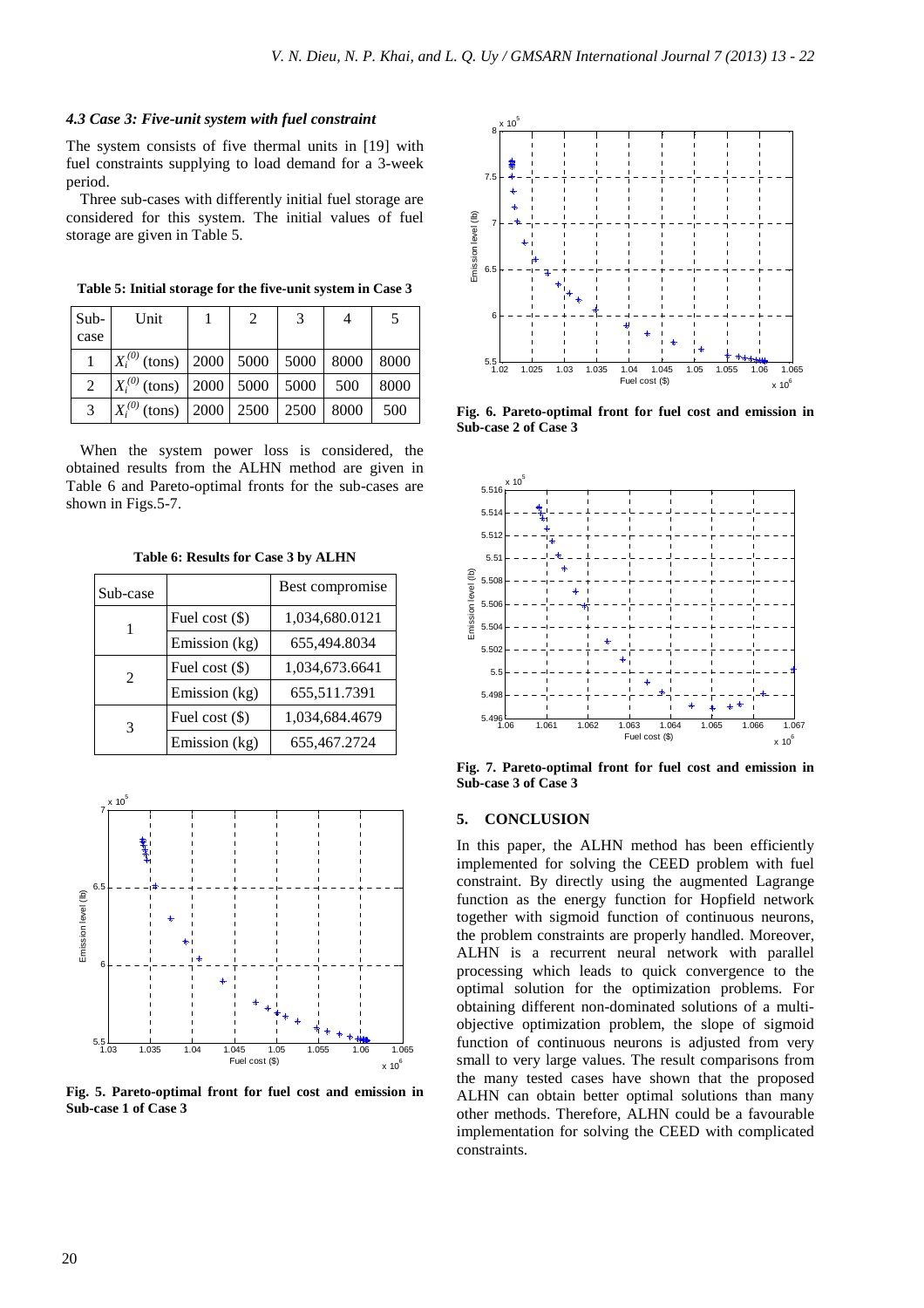#### **REFERENCES**

- [1] S. Asgarpoor, "Comparison of linear, nonlinear, and network flow programming techniques in fuel scheduling," *Electric Power Systems Research*, vol. 30, no. 3, pp. 169-174, Sept. 1994.
- [2] N.S. Rau and S.T. Adelman, "Operating strategies under emission constraints," *IEEE Trans. Power Systems*, vol. 10, no. 3, pp. 1585-1591, Aug. 1995.
- [3] A.A. El-Keib, H. Ma, and J.L. Hart, "Economic dispatch in view of the Clean Air Act of 1990," *IEEE Trans. Power Systems*, vol. 9, no. 2, pp. 972- 978, May 1994.
- [4] A.B.R. Kumar, S. Vemuri, P. Ebrahimzadeh, and N. Farahbakhshian, "Fuel resource scheduling - The long-term problem," *IEEE Trans. Power Systems PWRS*, vol. 1, no. 4, pp. 145-151, Nov. 1986.
- [5] A.B.R. Kumar, S. Vemuri, L. A. Gibbs, D. F. Hackett, and J. T. Eisenhauer, "Fuel resource scheduling, Part III - The short term problem," *IEEE Trans. Power Apparatus and Systems PAS*, vol. 103, no. 7, pp. 1556-1561, Jul. 1984.
- [6] S. Vemuri, A.B.R. Kumar, and A. Halimah, "Fuel resource scheduling - The daily scheduling problem," *IEEE Trans. Power Apparatus and Systems PAS*, vol. 104, no. 2, pp. 313-320, Feb. 1985.
- [7] S. Vemuri, A.B.R. Kumar, D. F. Hackett, J.T. Eisenhauer, and R. Lugtu, "Fuel resource scheduling, Part I - Overview of an energy management problem," *IEEE Trans. Power Apparatus and Systems PAS*, vol. 103, no. 7, pp. 1542-1548, Jul. 1984.
- [8] A.J. Wood and B.F. Wollenberg, *Power generation, operation and control*. 2nd ed., New York: John Wiley & Sons, 1996.
- [9] A.B.R. Kumar and S. Vemuri, "Fuel resource scheduling, Part II - Constrained economic dispatch," *IEEE Trans. Power Apparatus and Systems*, vol. PAS-103, no. 7, 1549-1555, Jul. 1984.
- [10] J.S. Dhillon, S.C. Parti, and D.P. Khotari, "Stochastic economic emission load dispatch," *Electric Power Systems Research*, vol. 26, no. 3, pp. 179-186, Apr. 1993.
- [11] A. Farag, S. Al-Baiyat, and T.C. Cheng, "Economic load dispatch multiobjective optimization procedures using linear programming techniques," *IEEE Trans. Power Systems*, vol. 10, no. 2, pp. 731- 738, May 1995.
- [12] A.A. El-Keib, H. Ma, and J.L. Hart, "Environmentally constrained economic dispatch using the LaGrangian relaxation method," *IEEE Trans. Power Systems*, vol. 9, no. 4, pp. 1723-1729, Nov 1994.
- [13] Y. H. Song, G. S. Wang, P. Y. Wang, and A. T. Johns, "Environmental/economic dispatch using fuzzy logic controlled genetic algorithms," *IEE Proc. Generat. Transm. Distrib.*, vol. 144, no. 4, pp. 377-382, Jul. 1997.
- [14] K.P. Wong and J. Yuryevich, "Evolutionaryprogramming-based algorithm for environmentallyconstrained economic dispatch," *IEEE Trans.*

*Power Systems*, vol. 13, no. 2, pp. 301-306, May 1998.

- [15] R.E. Perez-Guerrero and J.R. Cedeno-Maldonado, "Differential evolution based economic environmental power dispatch," *Proc. the 37th Annual North American Power Symposium*, pp. 191-197, Oct. 2005.
- [16] J. Cai, X. Ma, Q. Li, L. Li, and H. Peng, "A multiobjective chaotic particle swarm optimization for environmental/economic dispatch," *Energy Conversion and Management*, vol. 50, no. 5, pp. 1318-1325, May 2009.
- [17] J. Cai, X. Ma, Q. Li, L. Li, and H. Peng, "A multiobjective chaotic ant swarm optimization for environmental/economic dispatch," *Electrical Power and Energy Systems*, vol. 32, no. 5, pp. 337- 344, Jun. 2010.
- [18] P. S. Kulkarni, A. G. Kothari, D. P. Kothari, "Combined economic and emission dispatch using improved backpropagation neural network," *Electric Power Components and Systems*, vol. 28, no. 1, pp. 31-44, Jan. 2000.
- [19] M. Basu, "Fuel constrained economic emission load dispatch using Hopfield neural networks," *Electric Power Systems Research*, vol. 63, no. 1, pp. 51-57, Aug. 2002.
- [20] T. Niimura and T. Nakahima, "Multiobjective trade-off analysis of deregulated electricity transactions," *Electrical Power & Energy Systems*, vol. 25, no. 3, pp. 179-185, Mar. 2003.
- [21] J. van den Berg and J.C. Bioch, "Constrained optimization with a continuous Hopfield-Lagrange model," Technical report EUR-CS-93-10, Erasmus University Rotterdam, 1993.
- [22] J. H. Park, Y. S. Kim, I. K. Eom, and K. Y. Lee, "Economic load dispatch for piecewise quadratic cost function using Hopfield neural network," *IEEE Trans. Power Systems*, vol. 8, no. 3, pp. 1030- 1038, Aug. 1993.
- [23] Lin, C. E. and Viviani, G. L. "Hierarchical economic dispatch for piecewise quadratic cost functions," *IEEE Trans. Power Apparatus and Systems*, vol. PAS-103, no. 6, pp. 1170-1175, Jun. 1984.
- [24] S. Muralidharan, K. Srikrishna, and S. Subramanian, "Emission constrained economic dispatch - A new recursive approach", *Electric Power Components and Systems*, vol. 34, no. 3, pp. 343-353, Mar. 2006.
- [25] R. Balamurugana and S. Subramanian, "A simplified recursive approach to combined economic emission dispatch," *Electric Power Components and Systems*, 36, no. 1, pp. 17-27, Jan. 2008.
- [26] C. Palanichamy and N. Sundar Babu, "Analytical solution for combined economic and emissions dispatch," *Electric Power Systems Research*, vol. 78, no. 7, pp. 1129-1137, Jul. 2008.
- [27] R. Balamurugan and S. Subramanian, "An improved differential evolution based dynamic economic dispatch with nonsmooth fuel cost